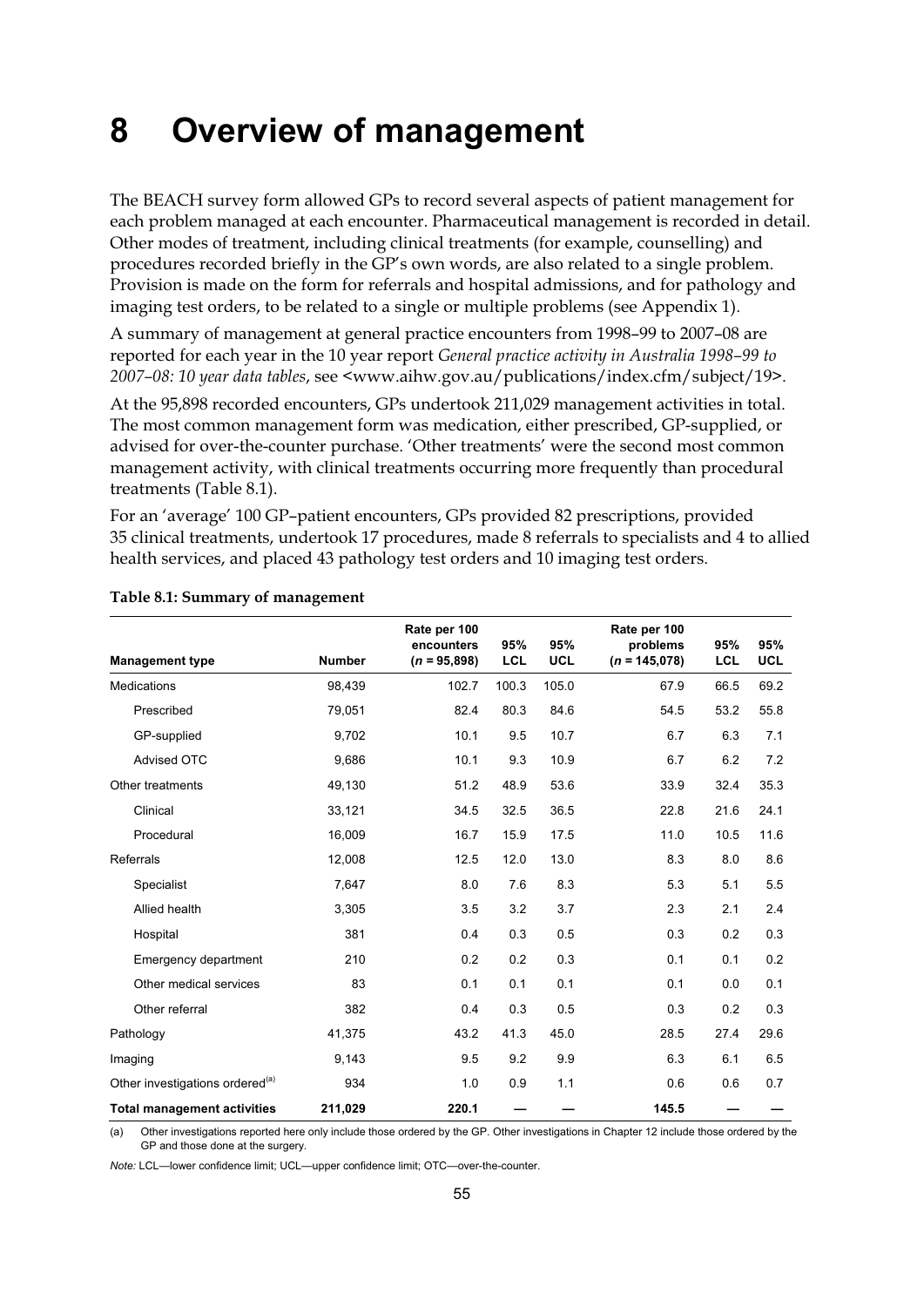Another perspective emerges in analysis of the number of encounters or problems for which at least one form of management was recorded by the GP (Table 8.2). At least one management action was recorded at 91.9% of encounters and for 86.3% of problems managed.

- At least one medication or other treatment was given for nearly three-quarters of the problems managed.
- At least one medication (most commonly prescribed) was prescribed, supplied or advised for more than half the problems managed.
- At least one other treatment (most commonly clinical) was provided for nearly one-third of problems managed.
- At least one referral (most commonly to a specialist) was made for 8% of problems managed.
- At least one investigation (most commonly pathology) was requested for 18% of problems managed (Table 8.2).

| <b>Management type</b>                          | Number of<br>encounters | Per cent of<br>total<br>encounters <sup>(a)</sup><br>$(n = 95,898)$ | Number of<br>problems | Per cent of<br>total<br>problems <sup>(a)</sup><br>$(n = 145,078)$ |  |
|-------------------------------------------------|-------------------------|---------------------------------------------------------------------|-----------------------|--------------------------------------------------------------------|--|
| At least one management type                    | 88,098                  | 91.9                                                                | 125,160               | 86.3                                                               |  |
| At least one medication or other treatment      | 78,792                  | 82.2                                                                | 106,252               | 73.2                                                               |  |
| At least one medication                         | 61,715                  | 63.4                                                                | 78,454                | 54.1                                                               |  |
| At least one prescription                       | 51,369                  | 53.6                                                                | 64,484                | 44.4                                                               |  |
| At least one GP-supplied                        | 7,583                   | 7.9                                                                 | 7,758                 | 5.3                                                                |  |
| At least one OTC advised                        | 8,568                   | 8.9                                                                 | 8,821                 | 6.1                                                                |  |
| At least one other treatment                    | 38,222                  | 39.9                                                                | 43,877                | 30.2                                                               |  |
| At least one clinical treatment                 | 26,374                  | 27.5                                                                | 29,937                | 20.6                                                               |  |
| At least one procedural treatment               | 14,420                  | 15.0                                                                | 14,974                | 10.3                                                               |  |
| At least one referral                           | 11,302                  | 11.8                                                                | 12,024                | 8.3                                                                |  |
| At least one referral to a specialist           | 7,360                   | 7.7                                                                 | 7,735                 | 5.3                                                                |  |
| At least one referral to allied health          | 3,193                   | 3.1                                                                 | 3,338                 | 2.3                                                                |  |
| At least one referral to hospital               | 381                     | 0.4                                                                 | 394                   | 0.3                                                                |  |
| At least one referral to emergency department   | 210                     | 0.2                                                                 | 221                   | 0.2                                                                |  |
| At least one referral to other medical services | 83                      | 0.1                                                                 | 88                    | 0.1                                                                |  |
| At least one referral NOS                       | 380                     | 0.4                                                                 | 398                   | 0.3                                                                |  |
| At least one investigation                      | 22,846                  | 23.8                                                                | 26,247                | 18.1                                                               |  |
| At least one pathology order                    | 16,639                  | 17.4                                                                | 19,033                | 13.1                                                               |  |
| At least one imaging order                      | 7,958                   | 8.3                                                                 | 8,205                 | 5.7                                                                |  |
| At least one other investigation <sup>(b)</sup> | 887                     | 0.9                                                                 | 908                   | 0.6                                                                |  |

## **Table 8.2: Encounters and problems for which management was recorded**

(a) Figures will not total 100, as multiple events may occur in one encounter or in the management of one problem at encounter.

(b) Other investigations reported here only include those ordered by the GP. Other investigations in Chapter 12 include those ordered by the GP and those done at the surgery.

*Note:* OTC—over-the-counter; NOS—not otherwise specified.